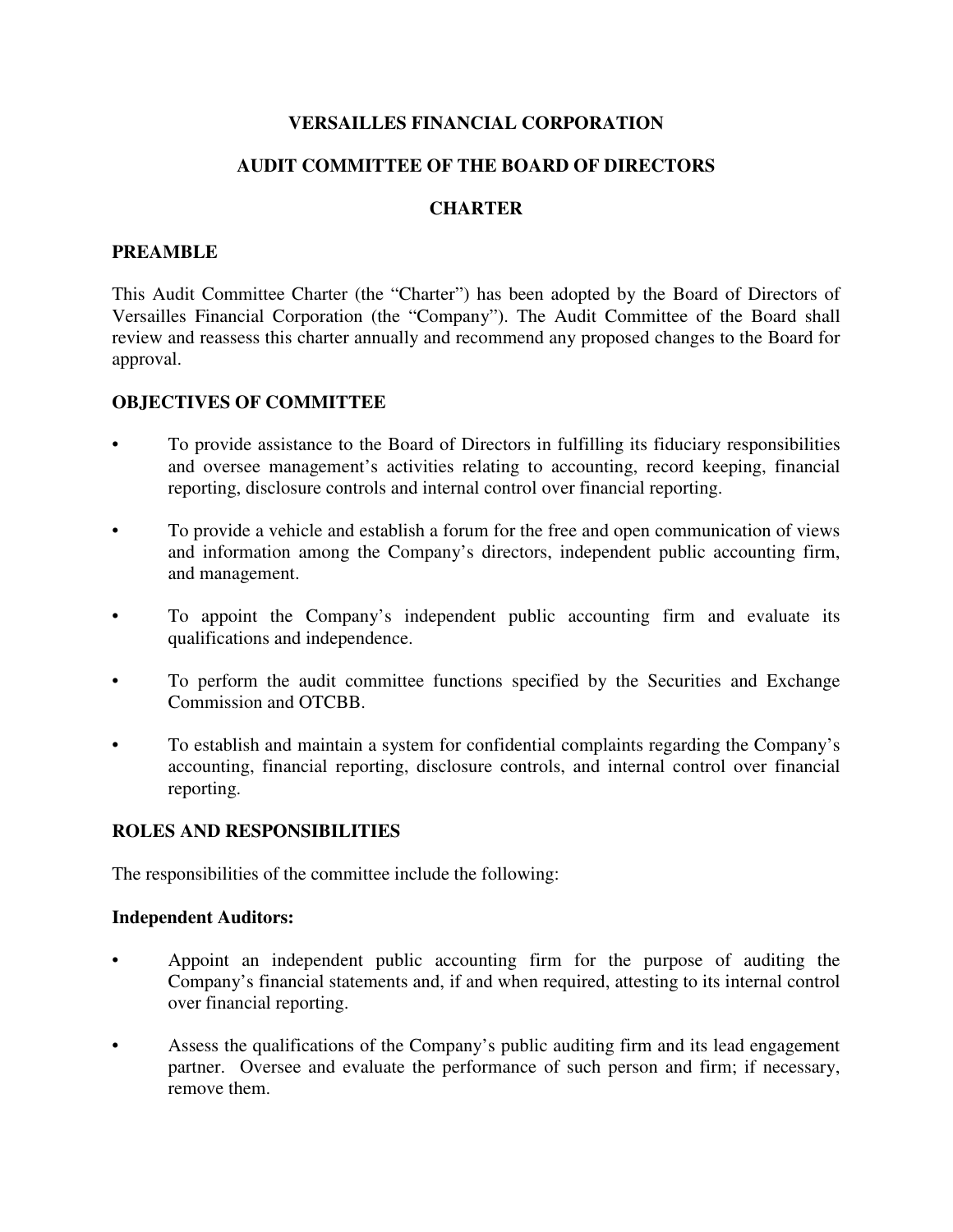- Obtain annually from the Company's independent public auditing firm a formal written statement describing all relationships between the firm and the Company. Discuss with the Company's independent public auditing firm any relationships that may impact the objectivity and independence of such firm and take, or recommend that the Board take, appropriate actions with respect to the independence of such firm from the Company.
- Resolve any disagreements between management and the Company's independent public auditing firm regarding accounting, financial reporting, disclosure controls, internal control over financial reporting and similar matters.
- Approve, in advance, all audit and non-audit services to be performed for the Company by its independent public auditing firm, subject to applicable law and regulation. Negotiate and approve all fees and engagement terms of the Company's independent public auditing firm for audit and non-audit services.
- Obtain assurance from the Company's independent public auditing firm that Section 10A(b) of the Exchange Act has not been implicated.
- Review with the Company's independent public auditing firm the plan, procedures and scope of its annual audit of the Company's financial statements.
- Review annually the report of the Company's independent public firm on the Company's financial statements.

# **Financial Reporting Review:**

- Review at least annually reports on critical accounting policies, alternate treatments within GAAP and significant assumptions and estimates with respect to the Company's financial statements from its management and independent public auditing firm. Following such review, consider the financial accounting and reporting treatments preferred by the Company's independent public auditing firm.
- Review and discuss the Company's audited financial statements with management and the Company's independent public auditing firm including all of the matters indicated in Statement of Auditing Standards Number 61. Based on such review, recommend to the board whether such audited financial statements should be included in the Company's Annual Report on Form 10-K for the relevant fiscal year.
- Review material written communications between the Company's independent public auditing firm and management including the management letter and schedule of unadjusted differences.
- Receive reports from management on an at least quarterly basis on the Company's material off-balance sheet liabilities and discuss the disclosure of such liabilities with management.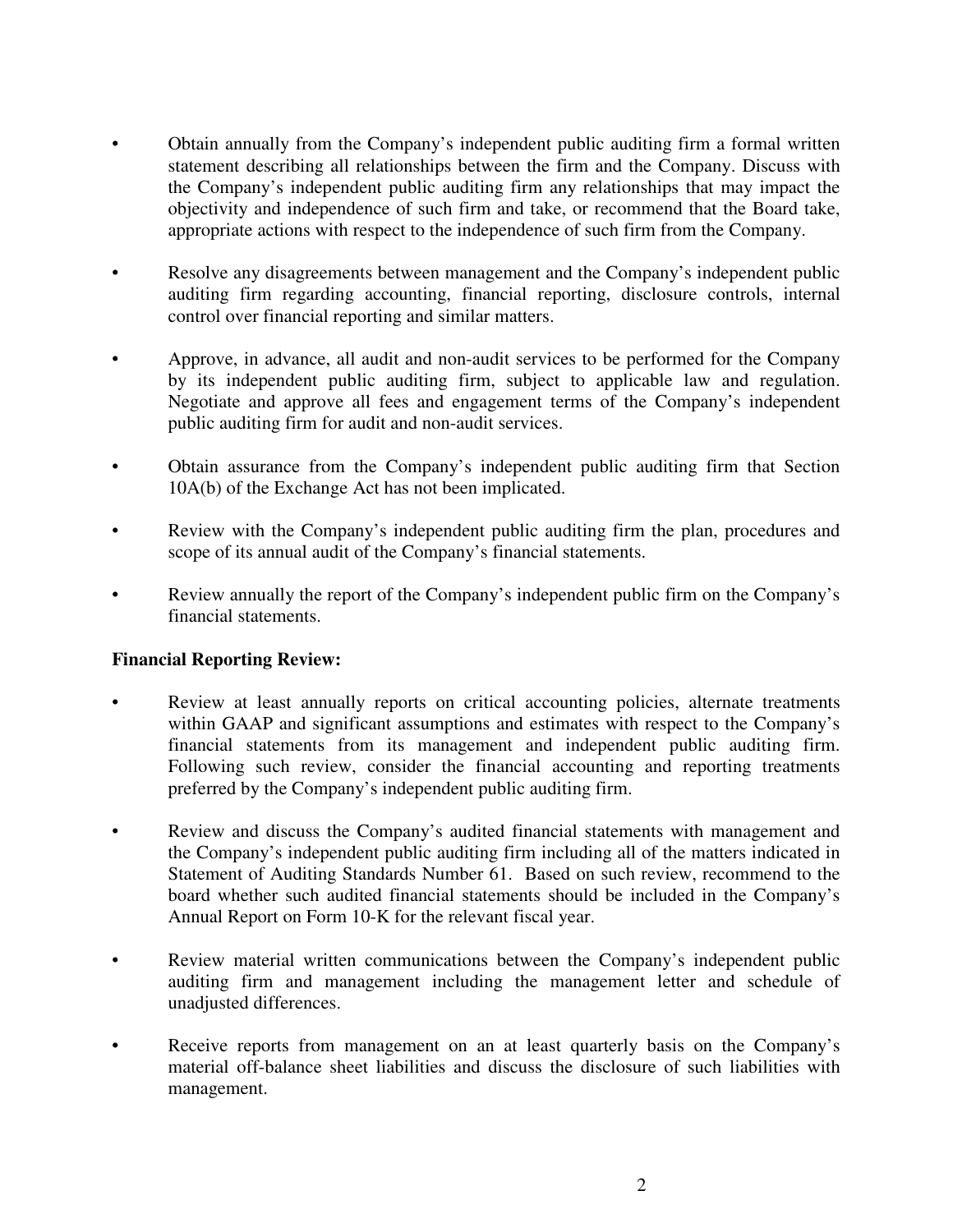- Receive reports from management on an at least quarterly basis on material trends relating to the Company's business, operations and financial statements and discuss the disclosure of such trends with management.
- Receive reports from management on the appropriateness of any non-GAAP financial information or pro forma data to be included in the Company's public financial reports
- Review and discuss with management and the Company's independent public auditing firm prior to release any proposed earnings announcement or financial press release.
- Review and discuss with management and the Company's independent public auditing firm prior to filing the Company's Annual Reports on Form 10-K, Quarterly Reports on Form 10-Q and any other SEC financial disclosure filings.
- Monitor the efforts of management and the Company's independent public auditing firm to cure any deficiencies noted in its financial statements or accounting processes.

## **Internal Control over Financial Reporting and Disclosure Controls:**

- Discuss with the Company's management and independent public auditing firm the organization, scope, objectivity, budget and staffing of the Company's internal audit.
- Review material regulatory examination reports and internal audit reports and monitor management's compliance efforts with respect to such reports.
- Discuss with the Company's management and independent public auditing firm the adequacy and effectiveness of the Company's financial and reporting controls including internal control over financial reporting and disclosure controls.
- Review reports of management, the Company's independent public auditing firm on internal and quality controls including, if and when required by applicable law or regulation, management's report and the independent public auditing firm's attestation on internal control over financial reporting.
- Receive reports from the Company's independent auditors regarding the Company's controls over computer systems, facilities and backup systems.
- Discuss with management on a quarterly basis its review and conclusions regarding the Company's disclosure controls and procedures, whether there has been any changes in the Company's internal control over financial reporting and whether any such changes should be disclosed in the Company's Quarterly Report on Form 10-Q and/or Annual Report on Form 10-K.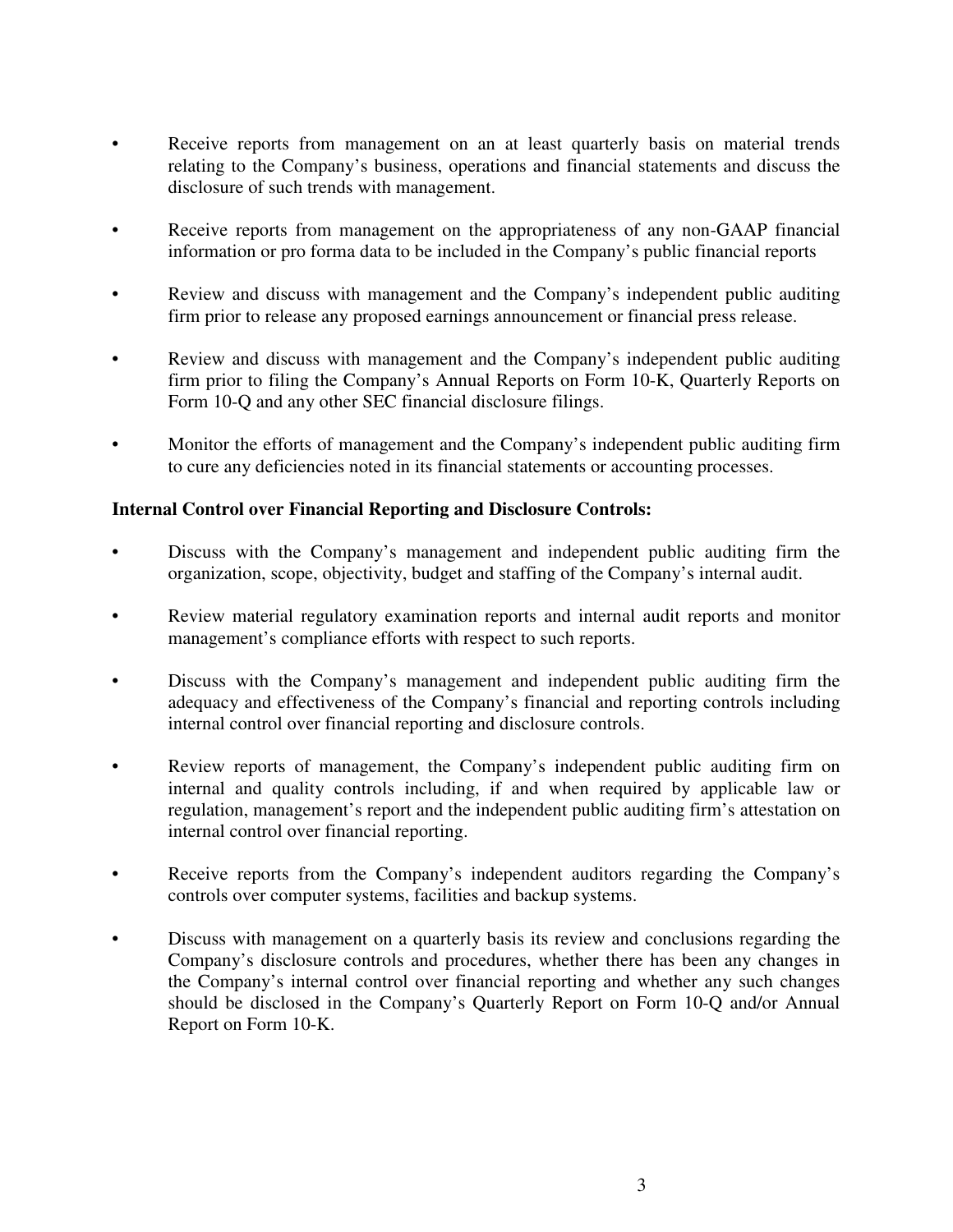# **Other:**

- Discuss the Company's legal and regulatory compliance with the Company's Chief Compliance Officer on at least an annual basis.
- Prepare such audit committee reports as may be required for inclusion in the Company's annual proxy statement.
- Review and approve all transactions with related parties to the extent required under applicable rules and regulations.
- Establish procedures for (a) the receipt, retention and treatment of any complaints received by the Company on accounting, financial reporting, internal control over financial reporting, or auditing matters and (b) the confidential, anonymous submission by the Company's employees of concerns regarding questionable accounting, financial reporting, internal control over financial reporting and auditing matters.
- Reassess the adequacy of this Charter at least annually.

# **ORGANIZATION**

- The committee shall consist of a minimum of two outside directors of the Company. All members must be (i) financially literate, (ii) able to read and understand fundamental financial statements, including a balance sheet, income statement and cash flow statement and (iii) able to satisfy applicable OTCBB, SEC and other requirements with respect thereto.
- All members of the committee must be free from any relationship with the Company which would interfere with their independent judgement. Other than in his or her capacity as a member of the board of directors or any committee thereof, no audit committee member shall accept, directly or indirectly, any consulting, advisory or other compensatory fee from the Company or any subsidiary. All audit committee members must meet the standards set forth in Section 10A(m)(3) of the Securities Exchange Act of 1934 and comply with all applicable independence requirements of the Over the Counter Bulletin Board, the SEC and any exchange or electronic trading system on which the Company's stock is traded.
- The committee shall meet at least four times a year and more frequently as circumstances require. The timing of meetings shall be determined by the committee. However, at least once per year, the committee shall have private meetings with each of the Company's independent public auditing firm, management and the internal auditor.
- One member of the committee shall be appointed as chairman. The chairman shall be responsible for leadership of the committee, including scheduling and presiding over meetings, preparing agendas, and making regular reports to the board. The chairman will